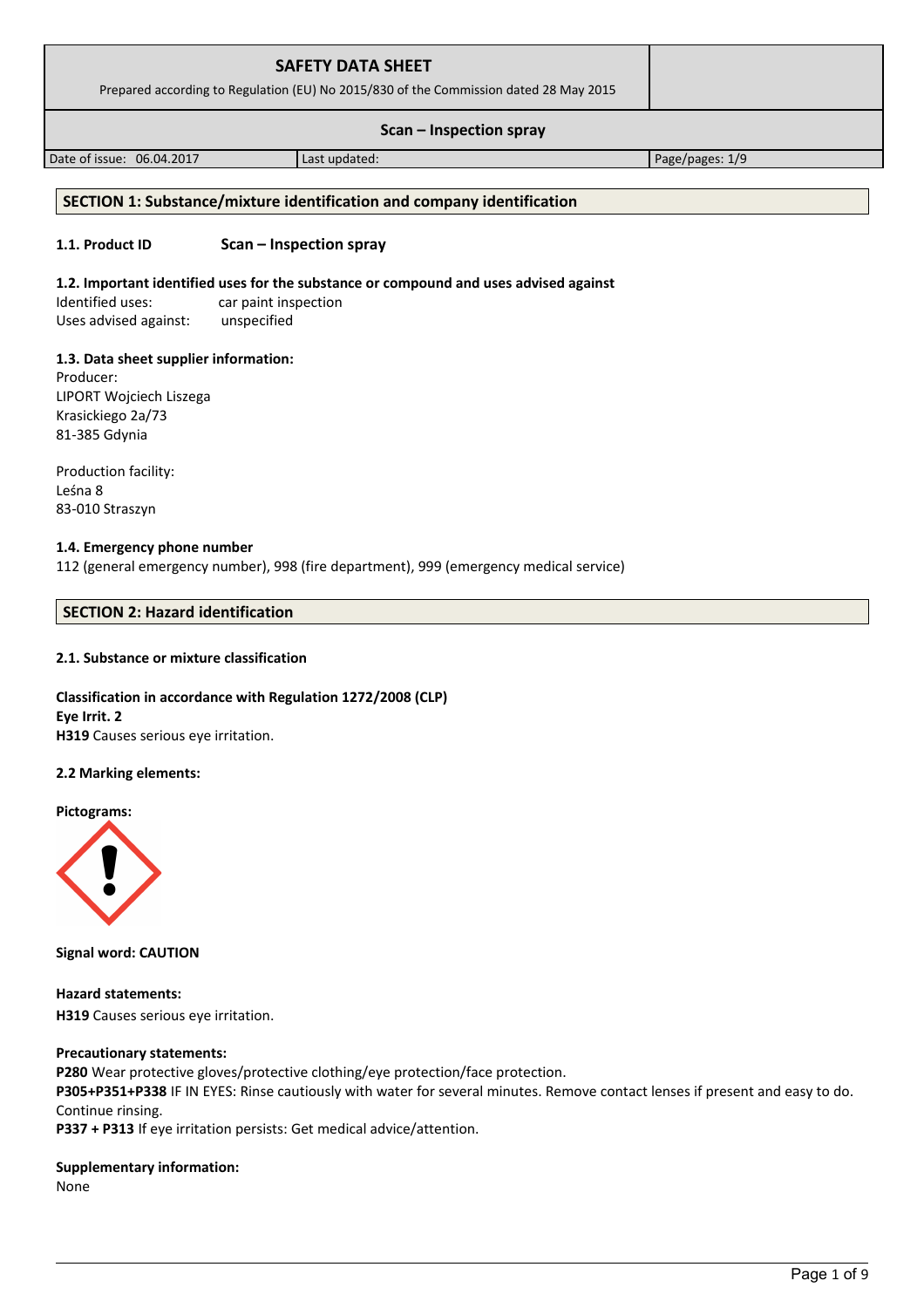| <b>SAFETY DATA SHEET</b><br>Prepared according to Regulation (EU) No 2015/830 of the Commission dated 28 May 2015 |               |                 |
|-------------------------------------------------------------------------------------------------------------------|---------------|-----------------|
| Scan – Inspection spray                                                                                           |               |                 |
| Date of issue: 06.04.2017                                                                                         | Last updated: | Page/pages: 2/9 |

## **2.3 Other hazards:**

No information regarding the meeting of PBT or vPvB criteria in accordance with appendix XIII of the REACH regulation. No appropriate research has been carried out on this product.

# **SECTION 3: Composition/component information**

## **3.1. Substances**

Not applicable

### **3.2. Mixtures**

Dangerous components:

|                                                                                                                                                               |                 | <b>CLP</b> classification                 |                                  |
|---------------------------------------------------------------------------------------------------------------------------------------------------------------|-----------------|-------------------------------------------|----------------------------------|
| <b>Product ID</b>                                                                                                                                             | Quantity<br>[%] | <b>Hazard classification</b>              | <b>Hazard statements codes</b>   |
| 2-propanol [Isopropanol]<br>CAS number: 67-63-0<br>WE number: 200-661-7<br>Index number: 603-117-00-0<br>REACH registration number: 01-<br>2119457558-25-xxxx | $15 - 20$       | Flam. Lig. 2<br>Eye Irrit. 2<br>STOT SE 3 | H <sub>225</sub><br>H319<br>H336 |

The full meaning of hazard statements has been given in section 16.

### **SECTION 4: First aid measures**

### **4.1. Description of first aid measures**

### **Routes of exposure:**

Inhalation, ingestion, skin and eye contact.

### **Inhalation:**

Take the affected person out into fresh air. Place in a comfortable position. Ensure peace and protect against heat loss.

Provide medical assistance if necessary.

### **Consumption:**

Rinse mouth with water, drink 2-3 cups of water, consult a doctor. Do not induce vomiting. If unconscious do not give anything by mouth.

Transport the affected person to hospital if necessary. Ensure peace, place in a lying position and protect against heat loss.

### **Eye contact:**

Remove any contact lenses if possible.

Flush with plenty of lukewarm water for 10–15 minutes with eyelids wide open. Place the upper eyelid on the lower eyelid from time to time. Cover the eyes with a compress.

Provide ophthalmologist assistance if necessary.

# **Skin contact:**

Take off the contaminated clothes and shoes.

Wash the contaminated skin with plenty of water and then with water containing mild soap.

Seek medical attention if skin irritation persists.

### **4.2. Most important symptoms and effects, both acute and delayed**

No further data available.

### **4.3. Indication of any immediate medical attention and special treatment needed**

The course of action is decided on by a medical doctor, based on an examination of the person affected.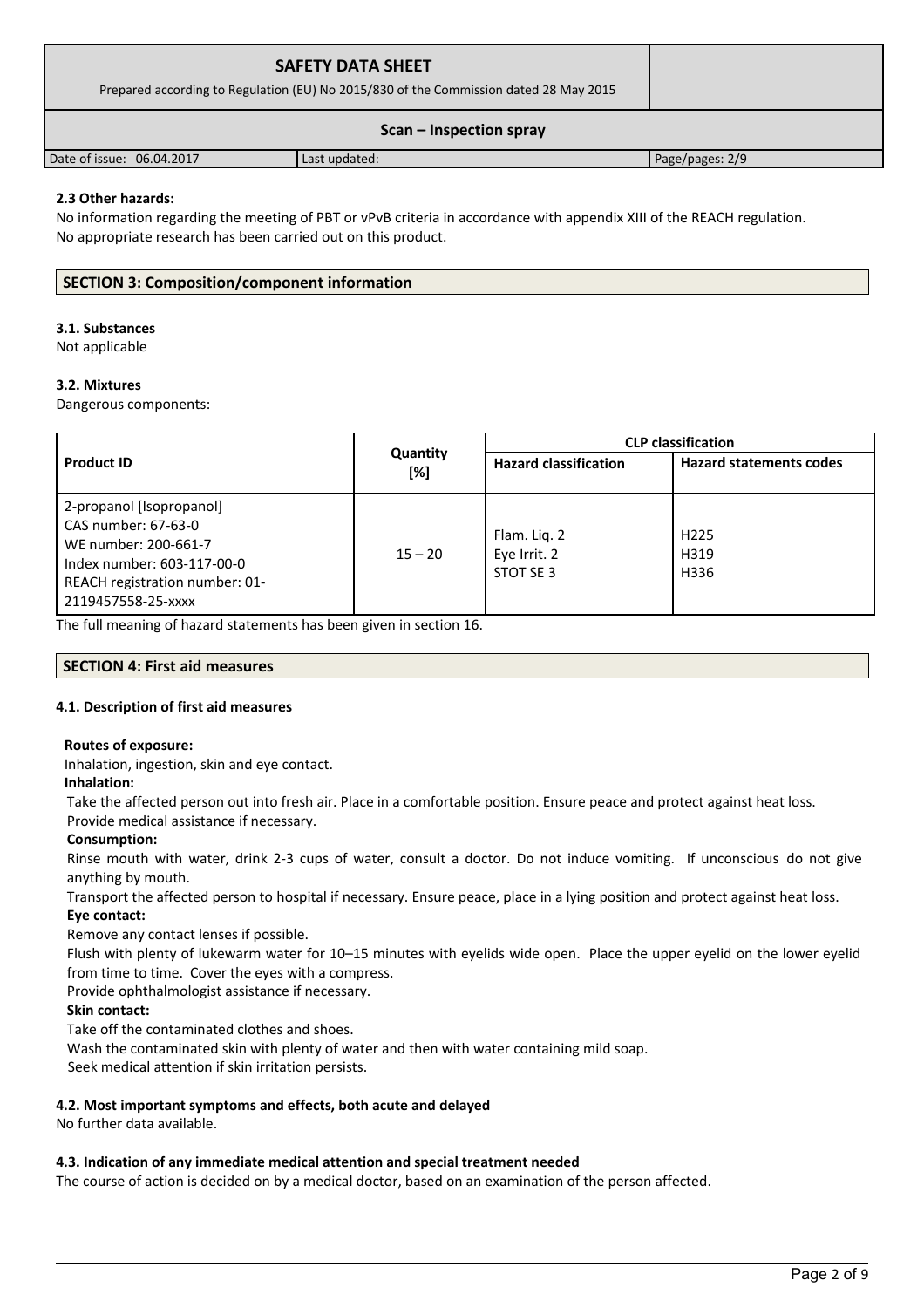| <b>SAFETY DATA SHEET</b><br>Prepared according to Regulation (EU) No 2015/830 of the Commission dated 28 May 2015 |               |                 |
|-------------------------------------------------------------------------------------------------------------------|---------------|-----------------|
| Scan – Inspection spray                                                                                           |               |                 |
| Date of issue: 06.04.2017                                                                                         | Last updated: | Page/pages: 3/9 |

## **SECTION 5: Fire emergency procedure**

#### **5.1. Extinguishing agents:**

**Suitable extinguishing agents:** alcohol-resistant foam or dry extinguishing agents, carbon dioxide extinguishers, sand, soil, water aerosol. Choose extinguishing agents based on the conditions of the environment. **Unsuitable extinguishing agents:** High volume water jet.

#### **5.2. Special threats related to the substance or mixture**

In case of fire, high temperatures cause a release of hazardous decomposition products that contain carbon monoxides.

#### **5.3. Information for the fire department**

Spray the containers located in the fire area with water, remove from the hazardous area if possible. In case of a fire in an enclosed environment, use protective clothing and compressed air breathing apparatus. Do not allow the extinguishing agents into ground waters, surface waters, or sewage systems.

#### **SECTION 6: Measures regarding accidental release into the environment**

#### **6.1. Individual safety measures, protective equipment and emergency procedures**

For persons other than emergency personnel: notify the appropriate authorities of the emergency. Remove any persons not participating in the containment procedures from the contamination area. For emergency personnel: Ensure proper ventilation, use individual safety measures.

#### **6.2. Environmental safety measures**

Prevent the contamination from spreading into sewage systems and water reservoirs.

#### **6.3. Methods of removing and preventing the spread of contamination:**

Prevent the contamination from spreading and attempt removal using absorptive materials (sand, diatomite, universal absorbent), place the contaminated materials in properly marked containers for subsequent utilization in accordance with the mandatory provisions of the law.

#### **6.4. References to other sections**

Product waste disposal – see section 13 of this data sheet. Individual protective measures – see section 8 of this data sheet.

#### **SECTION 7: Storage and use of substances and mixtures**

### **7.1. Precautions for safe handling**

**Recommendations for handling the mixture** 

Avoid direct contact with the mixture.

Avoid inhalation.

Prevent from spreading into sewage systems.

### **Apply general provisions of the industrial work hygiene**

Do not eat, drink or smoke when using the product.

Replace the contaminated clothing.

Wash hands thoroughly after handling.

Wash contaminated clothing before reusing.

Wash hands and face before breaks at work.

### **7.2. Safe storage regulations, including any mutual incompatibility information**

Store in a well-ventilated area. Keep container tightly closed. Store in a cool place. Protect from sunlight and sources of heat. Do not store with food or animal feeding stuffs.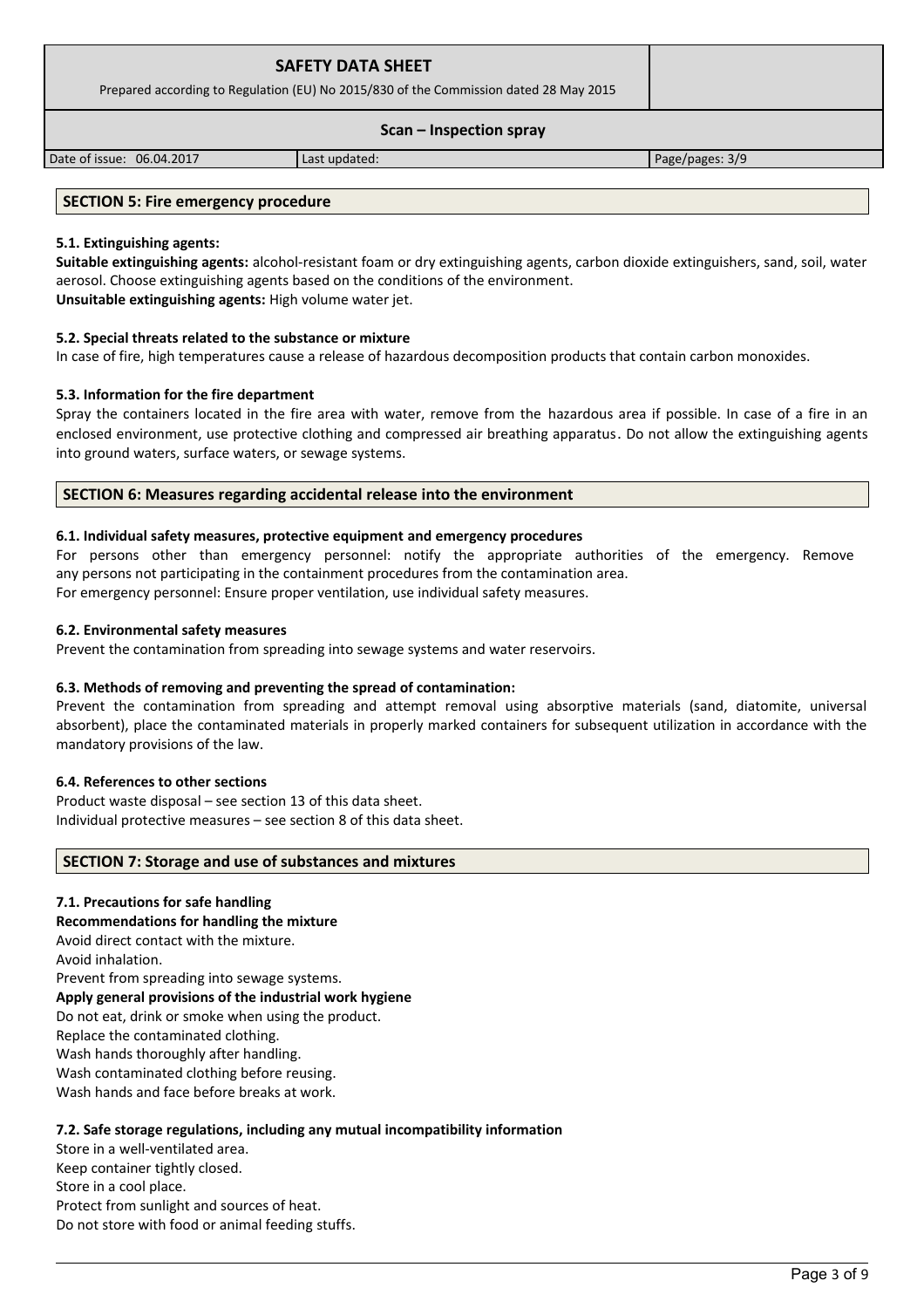| <b>SAFETY DATA SHEET</b><br>Prepared according to Regulation (EU) No 2015/830 of the Commission dated 28 May 2015 |               |                 |
|-------------------------------------------------------------------------------------------------------------------|---------------|-----------------|
| Scan – Inspection spray                                                                                           |               |                 |
| Date of issue: 06.04.2017                                                                                         | Last updated: | Page/pages: 4/9 |

Always use containers made of materials analogous to the original ones. Open containers should be handled very carefully so as to prevent spillage. Do not handle until all safety precautions have been read and understood.

## **7.3. Specific end use(s)**

See section 1.2 of this data sheet.

| SECTION 8: Exposure controls/individual protective measures |  |
|-------------------------------------------------------------|--|
|                                                             |  |

#### **8.1. Control parameters**

#### **The national highest acceptable concentration values in the work environment**

in accordance with the Notice of the Minister of Labor and Social Policy of 6 June 2014 on the highest acceptable concentration and intensity of factors detrimental to health in the work environment (Dz.U. (Journal of Laws) 2014, item 817).

| <b>NAME OF THE SUBSTANCE</b>                                   | ID                                                                        | $NDS$ (mg/m3) | <b>NDSCh</b> (mg/m <sup>3</sup> ) | $N$ DSP (mg/m3) |
|----------------------------------------------------------------|---------------------------------------------------------------------------|---------------|-----------------------------------|-----------------|
| Isopropanol                                                    | CAS number: 67-63-0<br>WE number: 200-661-7<br>Index number: 603-117-00-0 | 900           | 1200                              |                 |
| <b>DNEL/PNEC values:</b>                                       |                                                                           |               |                                   |                 |
| 2-propanol (Isopropanol) CAS: 67-63-0                          |                                                                           |               |                                   |                 |
| DNEL                                                           |                                                                           |               |                                   |                 |
| Workers, long-term exposure, dermal: 888 mg/kg/day             |                                                                           |               |                                   |                 |
| Workers, long-term exposure, inhalation: 500 mg/m <sup>3</sup> |                                                                           |               |                                   |                 |

Consumers, long-term exposure, dermal: 319 mg/kg/day Consumers, long-term exposure, inhalation: 89 mg/m<sup>3</sup> Consumers, long-term exposure, oral: 26 mg/kg/day **PNEC** PNEC fresh water: 140.9 mg/l PNEC sea water: 140.9 mg/l

PNEC fresh water sediment: 552 mg/kg PNEC sea water sediment: 552 mg/kg PNEC soil: 28 mg/kg

### **8.2. Exposure controls**

**Appropriate technical control measures** General room ventilation is recommended. **Individual safety measures** 



## **Face and eye protection**

If while using the product splashing may occur – use tight-fitting safety glasses or faceshield screens according to EN 166. **Skin protection** 



**Hand protection** Wear protective gloves according to EN 374. Recommended material: nitrile rubber When selecting glove materials, consider their breakthrough time, rates of diffusion and degradation.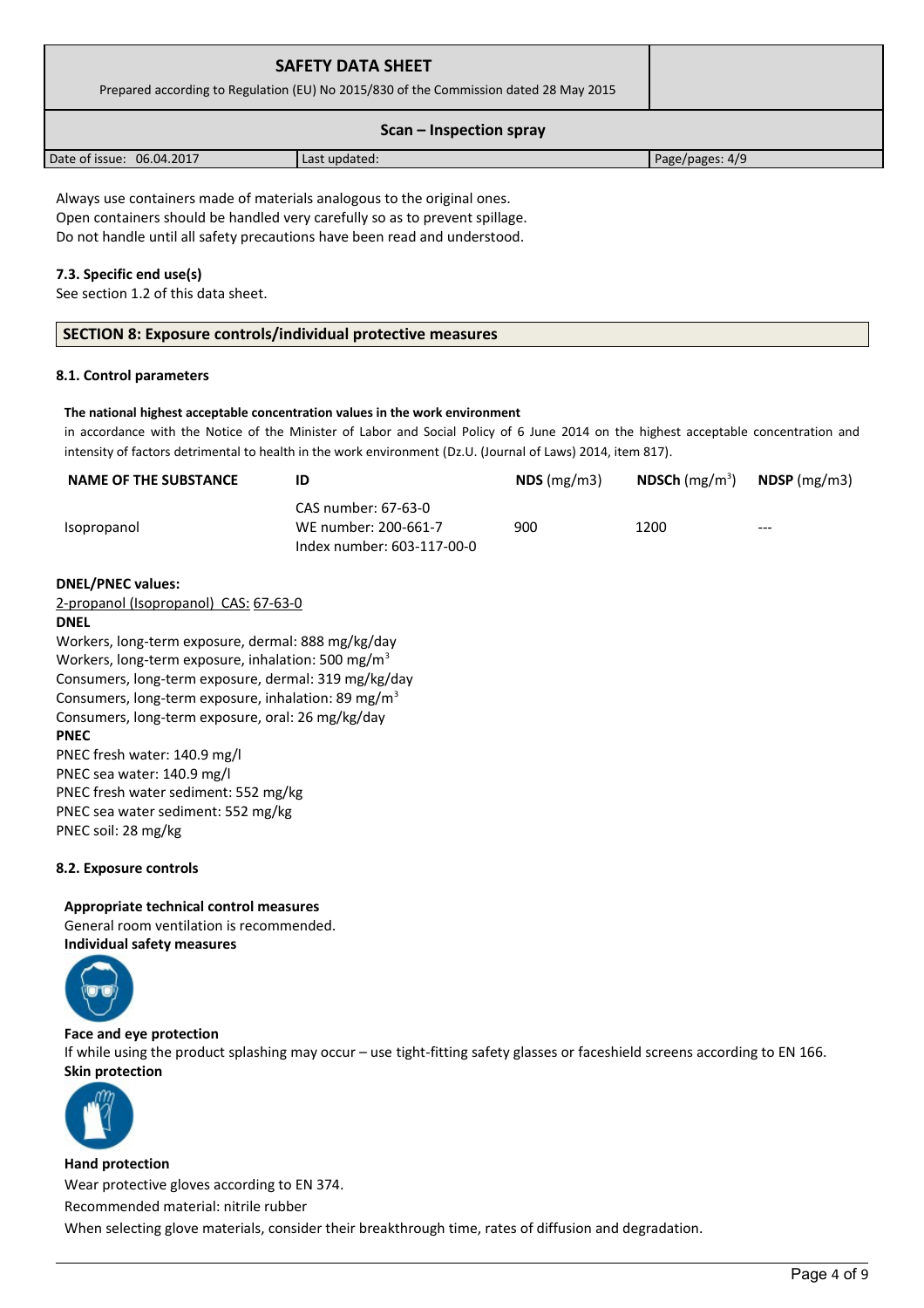| <b>SAFETY DATA SHEET</b><br>Prepared according to Regulation (EU) No 2015/830 of the Commission dated 28 May 2015 |               |                 |
|-------------------------------------------------------------------------------------------------------------------|---------------|-----------------|
| Scan – Inspection spray                                                                                           |               |                 |
| Date of issue: 06.04.2017                                                                                         | Last updated: | Page/pages: 5/9 |

The protective gloves should be regularly changed or replaced immediately if damaged (torn, perforated), or when first signs of wear and changes in their appearance occur (color, flexibility, shape).

A protective cream should be applied to all uncovered parts of the body.

## *Body protection*

The protective suit against chemicals.

The selection of individual protection measures must be made taking into account the concentration and quantity of the hazardous substance occurring in the work environment.

#### **Respiratory tract protection**

Not required under normal conditions of use.

#### **Environment exposure controls**

Do not discharge into sewage systems or ground waters.

# **General safety and hygiene recommendations**

Follow good hygiene practice.

### **SECTION 9: Physical and chemical properties**

### **9.1. Basic physical and chemical property information**

| Appearance:                                   | Under normal conditions: liquid |  |
|-----------------------------------------------|---------------------------------|--|
| Color:                                        | Unspecified                     |  |
| Odor:                                         | As specified                    |  |
| <b>Odor threshold:</b>                        | Unspecified                     |  |
| pH:                                           | Unspecified                     |  |
| <b>Melting point/freezing point:</b>          | Unspecified                     |  |
| Initial boiling point and boiling range:      | Unspecified                     |  |
| Flash point:                                  | Unspecified                     |  |
| Flammability (solid, gas):                    | Unspecified                     |  |
| Upper/lower flammability or explosive limits: | Unspecified                     |  |
| Vapor pressure                                | Unspecified                     |  |
| Vapor density:                                | Unspecified                     |  |
| <b>Relative density:</b>                      | Unspecified                     |  |
| Solubility:                                   | Soluble in water                |  |
| Partition coefficient: n-octanol/water:       | Unspecified                     |  |
| Auto-ignition temperature:                    | Unspecified                     |  |
| <b>Decomposition temperature:</b>             | Unspecified                     |  |
| <b>Viscosity:</b>                             | Unspecified                     |  |
| <b>Explosive properties:</b>                  | Not applicable                  |  |
| <b>Oxidizing properties:</b>                  | Not applicable                  |  |

### **9.2. Additional information**

No additional analysis results.

### **SECTION 10: Stability and reactivity**

#### **10.1. Reactivity**

The mixture is chemically stable under normal conditions.

### **10.2. Chemical stability**

The product is stable when properly used, stored and transported.

#### **10.3. Potential for hazardous reactions** No data

#### **10.4. Conditions to avoid**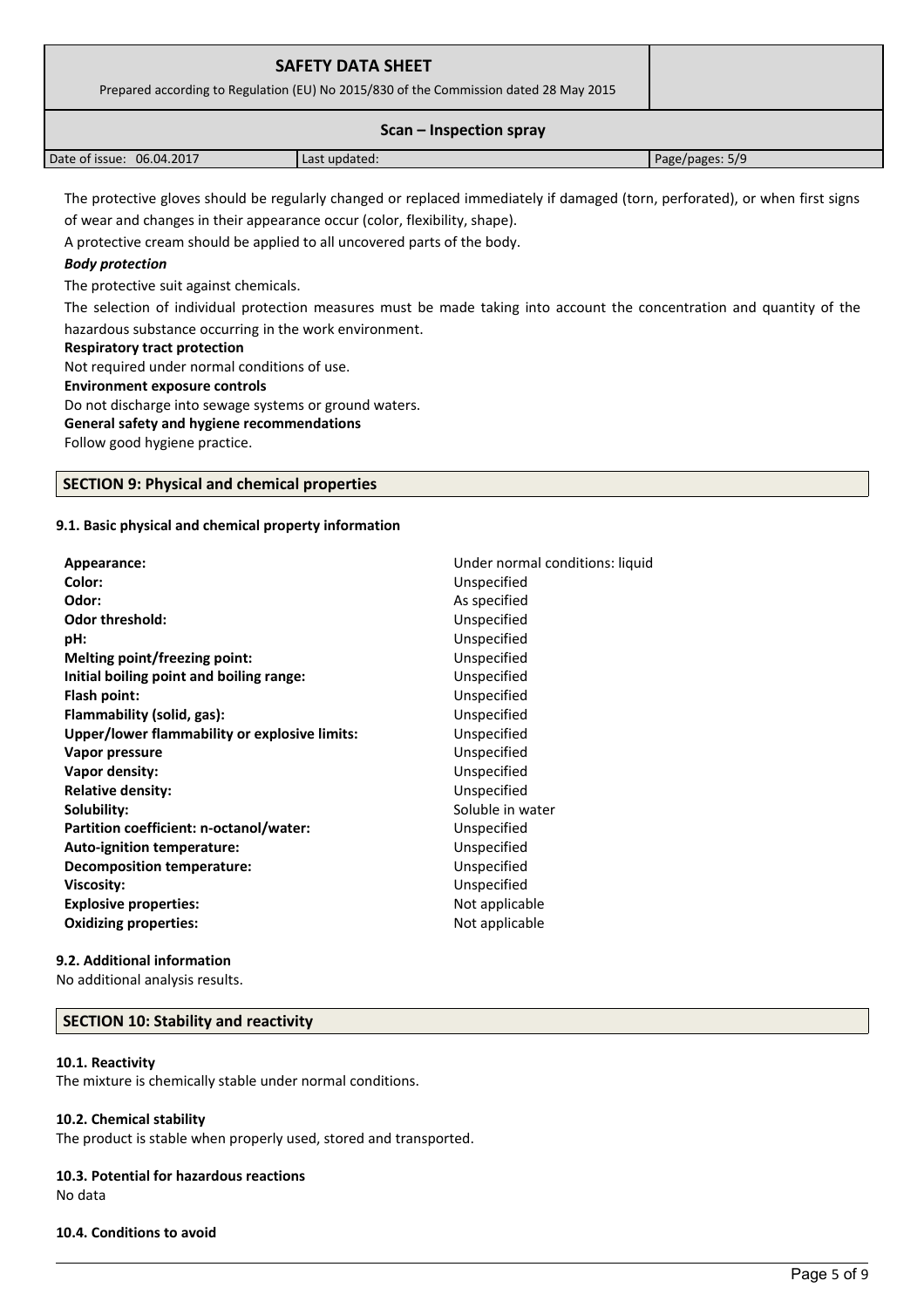| <b>SAFETY DATA SHEET</b><br>Prepared according to Regulation (EU) No 2015/830 of the Commission dated 28 May 2015 |               |                 |
|-------------------------------------------------------------------------------------------------------------------|---------------|-----------------|
| Scan – Inspection spray                                                                                           |               |                 |
| Date of issue: 06.04.2017                                                                                         | Last updated: | Page/pages: 6/9 |

Avoid high temperatures, direct sunlight, hot surfaces and open fire.

#### **10.5. Incompatible materials**

No data

#### **10.6. Hazardous decomposition products**

Carbon monoxides are produced when the mixture is exposed to high temperatures.

## **SECTION 11: Toxicological information**

#### **11.1. Information regarding toxicological effects**

#### **Acute toxicity**

Based on available data, the classification criteria are not met. 2-propanol (Isopropanol) CAS: 67-63-0 LD50 oral: >2000 mg/kg LD50 skin: >2000 mg/kg LC50 inhalation (putative) > 5 mg/l **Skin corrosion/irritation** Based on available data, the classification criteria are not met. **Serious eye injury/irritation** Causes serious eye irritation. **Allergenic influence on respiratory tract or skin** Based on available data, the classification criteria are not met. **Mutagenic influence on reproductive cells** Based on available data, the classification criteria are not met. **Carcinogenicity** Based on available data, the classification criteria are not met. **Harmful influence on reproductive organs** Based on available data, the classification criteria are not met. **Toxic influence on target organs – single exposure** Based on available data, the classification criteria are not met. **Toxic influence on target organs – repeated exposure** Based on available data, the classification criteria are not met. **Hazard caused by aspiration** Based on available data, the classification criteria are not met.

## **SECTION 12: Environmental information**

#### **12.1. Toxicity**

 2-propanol (Isopropanol) CAS: 67-63-0 Toxicity for fish - Leuciscus idus melanotus: LC50 >100 mg/l/48 h Toxicity for daphnia - Daphnia magna: EC50 >100 mg/l/48 h Toxicity for algae - Scenedesmus subspicatus: EC50 >100 mg/l/48 h

### **12.2. Durability and dissolution potential**

 2-propanol (Isopropanol) CAS: 67-63-0 is significantly biodegradable: >70% after 10 days

### **12.3. Bioaccumulation capacity**

 2-propanol (Isopropanol) CAS: 67-63-0 Log Pow  $= 0.05$ 

**12.4. Soil mobility** No data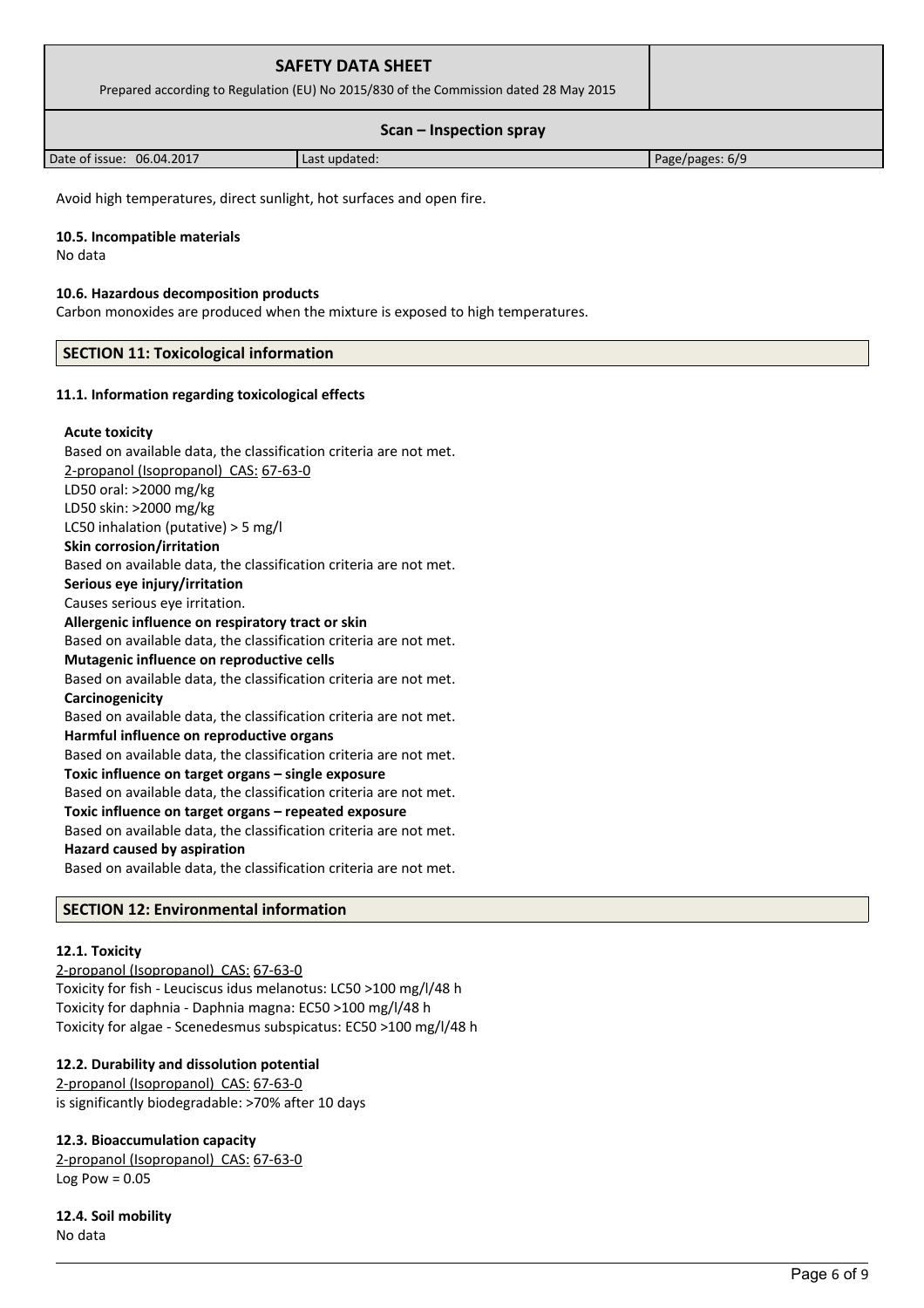| <b>SAFETY DATA SHEET</b><br>Prepared according to Regulation (EU) No 2015/830 of the Commission dated 28 May 2015 |               |                 |
|-------------------------------------------------------------------------------------------------------------------|---------------|-----------------|
| $Scan - Inspection$ spray                                                                                         |               |                 |
| Date of issue: 06.04.2017                                                                                         | Last updated: | Page/pages: 7/9 |

**12.5. Results of PBT and vPvB properties evaluation** No data

## **12.6. Other harmful effects**

No data

| <b>SECTION 13: Waste disposal</b> |
|-----------------------------------|
|-----------------------------------|

## **13.1. Waste disposal methods**

Empty containers should be transported to an authorized company in order to be reprocessed or recycled.

Do not store with municipal waste.

Do not discharge into sewage systems, surface waters or wastewater.

## **Waste code**

Act of 14 December 2012 on waste (Dz.U. (Journal of Laws) 2013, item 21).

Regulation of the Minister of Environment of 9 September 2014 on the waste catalogue (Dz.U. (Journal of Laws) 2014, item 1923).

The waste code must be assigned individually at the location where the waste is produced, depending on the industry in which it is used.

# **SECTION 14: Transport information**

|       |                                              | <b>ADR/RID</b> | <b>IMGD</b> | <b>IATA</b> |
|-------|----------------------------------------------|----------------|-------------|-------------|
| 14.1. | <b>UN</b> number                             | ---            | ---         | ---         |
| 14.2. | UN proper shipping name                      |                | ---         |             |
| 14.3. | Transport hazard class(es)                   | ---            | ---         | ---         |
|       | Warning sticker No.                          | ---            | ---         | ---         |
|       |                                              |                |             |             |
| 14.4. | Packing group                                | ---            | ---         | ---         |
| 14.5. | Threat to the environment                    | ---            | ---         | ---         |
| 14.6. | Special precautions for users                | Not applicable |             |             |
| 14.7. | Bulk transport in accordance with the MARPOL | Not applicable |             |             |
|       | convention appendix II and the IBC code      |                |             |             |

# **SECTION 15: Legal information**

# **15.1. Provisions of the law regarding safety and protection of the environment in relation to the substance or mixture**

# **This safety data sheet has been drawn up based on the following legal acts:**

- 1. Regulation (EC) No 1907/2006 of the European Parliament and of the Council of 18 December 2006 concerning the Registration, Evaluation, Authorization and Restriction of Chemicals (REACH), establishing a European Chemicals Agency, amending Directive 1999/45/EC and repealing Council Regulation (EEC) No 793/93 and Commission Regulation (EC) No 1488/94 as well as Council Directive 76/769/EEC and Commission Directives 91/155/EEC, 93/67/EEC, 93/105/EC and 2000/21/EC.
- 2. Regulation (EC) No 1272/2008 of the European Parliament and of the Council of 16 December 2008 on classification, labeling and packaging of substances and mixtures, amending and repealing Directives 67/548/EEC and 1999/45/EC, and amending Regulation (EC) No 1907/2006. [ATP1, ATP2, ATP3, ATP4, ATP5, ATP6]
- 3. Commission Regulation (EU) 2015/830 of 28 May 2015 amending Regulation (EC) No 1907/2006 of the European Parliament and of the Council on the Registration, Evaluation, Authorization and Restriction of Chemicals (REACH) as corrected (replaces Regulation EC No 453/2015)
- 4. Act of 25 February 2011 on the chemical substances and their mixtures (DZ.U. (Journal of Laws) No 63, item 322 with amendments).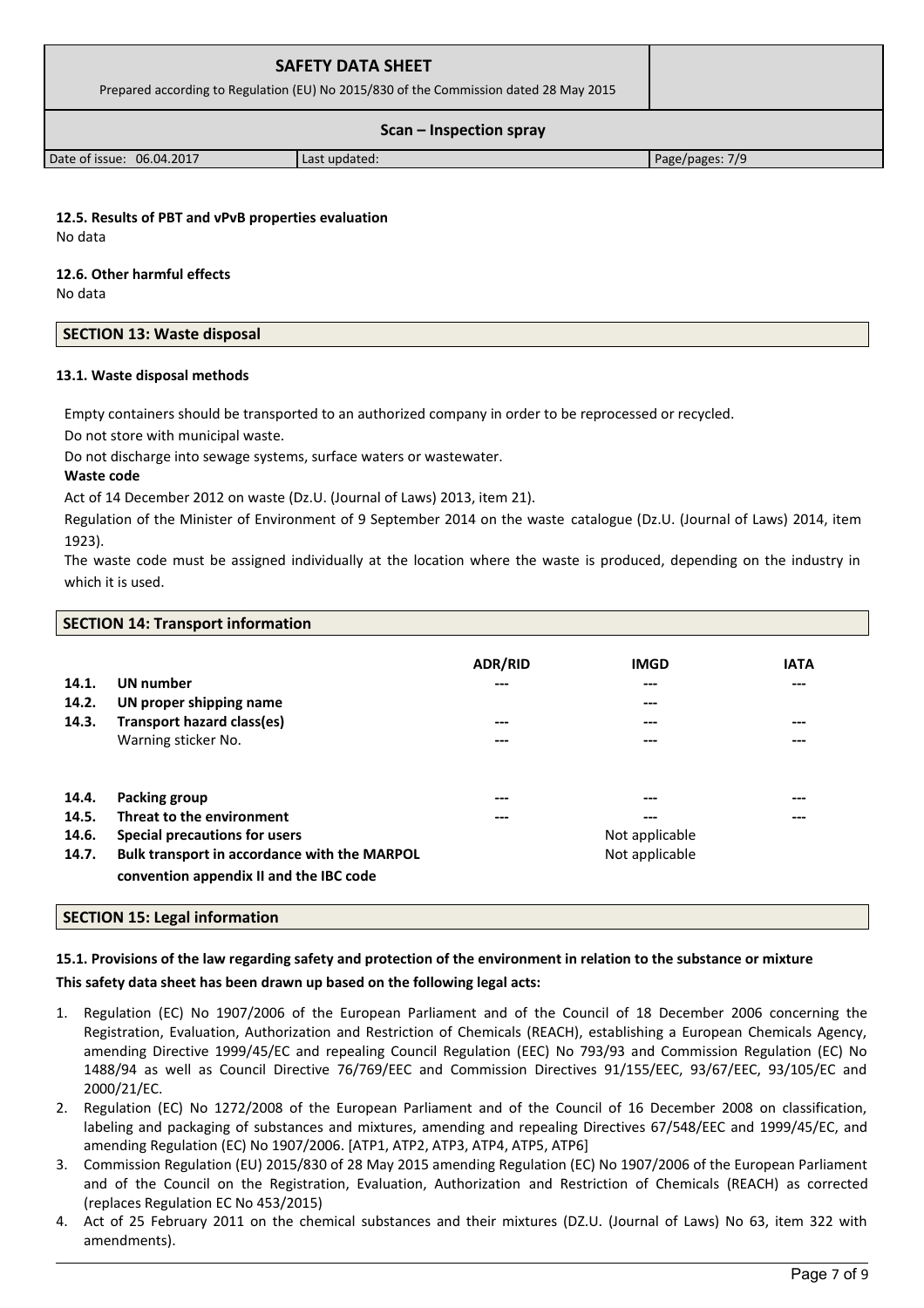| <b>SAFETY DATA SHEET</b><br>Prepared according to Regulation (EU) No 2015/830 of the Commission dated 28 May 2015 |  |  |  |  |
|-------------------------------------------------------------------------------------------------------------------|--|--|--|--|
| Scan – Inspection spray<br>. .<br>$\sim$<br>$\sim$ $\sim$                                                         |  |  |  |  |

| 06.04.2017<br>Date of issue: | Last updated: | Page/pages: 8/9 |
|------------------------------|---------------|-----------------|
|                              |               |                 |

- 5. Regulation of the Minister of Labor and Social Policy of 6 June 2014 on the maximum permissible concentration and intensity of agents harmful to health in the work environment (Dz.U. (Journal of Laws) item 817).
- 6. Act of 14 December 2012 on waste (Dz.U. (Journal of Laws) 2013, item 21).
- 7. Regulation of the Minister of Environment of 9 September 2014 on the waste catalogue (Dz.U. (Journal of Laws) 2014, item 1923).
- 8. Classification of dangerous goods according to the European Agreement concerning the International Carriage of Dangerous Goods by Road (ADR).
- 9. Regulation of the Minister of Labor and Social Policy of 26 September 1997 on general provisions of occupational safety and health (Dz.U. (Journal of Laws) 2003 No 169, item 1650 with amendments).
- 10. Regulation of the Minister of Health of 30 December 2004 on occupational health and safety related to the presence of chemical agents in the workplace (Dz.U. (Journal of Laws) 2005 No 11, item 86 with amendments). Regulation of the Minister of Economy of 21 December 2005 on essential requirements for personal protection (Dz.U. (Journal of Laws) No 259, item 2173).

# **15.2. Chemical safety evaluation**

No chemical safety evaluation for the mixture.

## **SECTION 16: Additional information**

List of hazard statements from section: 3 **H225** Highly flammable liquid and vapor **H319** Causes serious eye irritation **H336** May cause drowsiness or dizziness

# **CAS** (Chemical Abstracts Service)

**EC number** means one of the following:

- the number of the substance as given in the European Inventory of Existing Chemical Substances (EINECS),
- the number of the substance as given in the European List of Notified Chemical Substances (ELINCS)
- the number in the inventory of chemical substances listed in the European Commission's publication "No-longer polymers"

# **Description of used abbreviations, acronyms and symbols:**

**NDS** - maximum allowable concentration of substances hazardous to health in work environment

**NDSCh** - temporary maximum allowable concentration

**NDSP** - highest maximum allowable concentration

**UN number** - the four-digit number that identifies hazardous materials and articles (UN No)

**ADR** - the European Agreement concerning the International Carriage of Dangerous Goods by Road

**RID** - the Regulation concerning the International Carriage of Dangerous Goods by Rail

**IMDG** - International Maritime Dangerous Goods Code

**IATA** – International Air Transport Association

**vPvB** (substance) very Persistent very Bioaccumulable

**PBT** (substance) Persistent Bioaccumulative Toxic

**LD50** Lethal dose required to kill half the members of a tested population

**LC50** Lethal concentration required to kill half the members of a tested population

**ECX** Concentration at which X% inhibition of growth or growth rate is observed

**NOEL** The highest concentration with no effect observed

**BOD** Biochemical Oxygen Demand (BZT) pl: Biochemiczne Zapotrzebowanie Tlenu

**COD** Chemical Oxygen Demand (ChZT) pl: Chemiczne Zapotrzebowanie Tlenu

**ThOD** Theoretical Oxygen Demand - pl: Teoretyczne Zapotrzebowanie Tlenu

### **Additional information:**

The product described in the safety data sheet should be kept and used in accordance with the good industrial practice and all legal regulations.